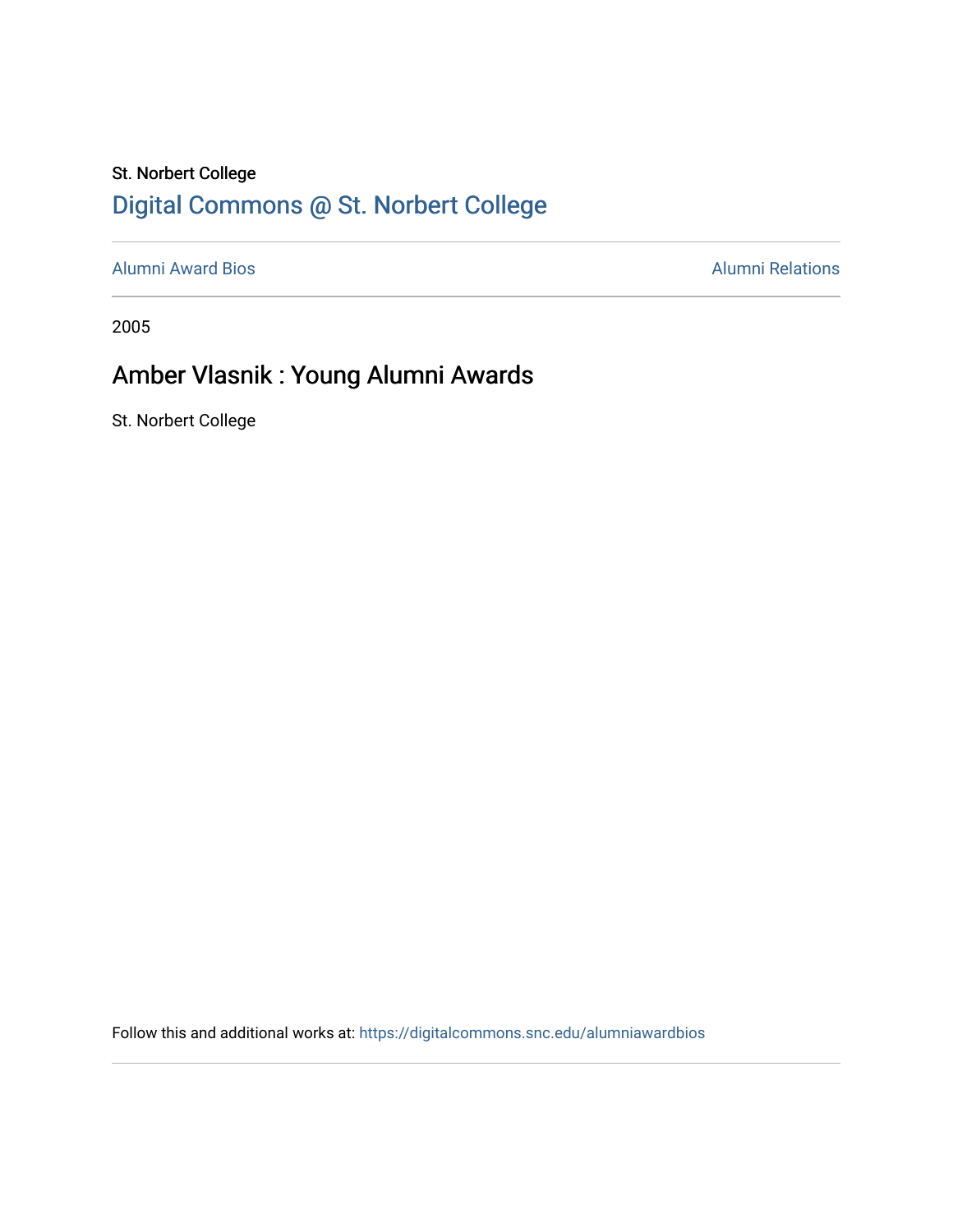

[Alumni](https://www.snc.edu/alumni/) [Alumni Awards](https://www.snc.edu/alumni/awards/) 2005 Young Alumni Award A

## [Alumni](https://www.snc.edu/alumni/index.html)

[Events & Reunions](https://www.snc.edu/alumni/event/index.html) [Behind the Arch](https://www.snc.edu/alumni/event/behindthearch/) [Benefits and Services](https://www.snc.edu/alumni/benefits.html) [Get Involved](https://www.snc.edu/alumni/getinvolved.html) [Give to SNC](http://giving.snc.edu/) [Alumni Awards](https://www.snc.edu/alumni/awards/index.html) [Past Recipients](https://www.snc.edu/alumni/awards/recipients.html) [Knight Lights](https://www.snc.edu/alumni/knightlights/index.html) [Alumni-Owned](https://www.snc.edu/alumni/directory/index.html) [Businesses Network](https://www.snc.edu/alumni/directory/index.html) [Alumni Board](https://www.snc.edu/alumni/alumniboard.html) [Student Alumni](https://www.snc.edu/alumni/saa.html) [Ambassadors](https://www.snc.edu/alumni/saa.html) [Staff](https://www.snc.edu/alumni/contactus.html)

## 2005 Young Alumni Award Amber Vlasnik '02

From the first week she stepped on campus and ever since, Amber Vlasnik has dedicated her time, energy, and talents to improving the lives, opportunities, and civil rights of those who are most hurt by gender bias and prejudice.

In August of her freshman year at St. Norbert College, Amber began a four-year "term" as a volunteer, Board Member, and Program Intern with the Women's Center. She credits Judy Turba (Women's Center Director at the time), Linda Clay, and other Coordinating Board members with mentoring her work; their encouragement led her to seek a career that focused on the struggle for gender equity, eradicating racism, and civil rights for gay, lesbian, bisexual, and transgendered people. Integrated with all of these concerns was a strong thirst for overall social justice, a drive that was richly nourished by her involvement at SNC with FUVIRESE, an Ecuadorian nonprofit organization that now-retired Professor Bob Boyer promoted and inspired students to support. It was Amber's trip to Ecuador with Boyer and Dick Eagan that exposed her to their joyful attitudes about life and activism and "really impacted" her outlook on social justice. Another trip to Cuernavaca, through the College's Peace and Justice Center, resulted in an ongoing friendship with Claire Tauscher (who then worked in Institutional Advancement) whose counsel and friendship have greatly impacted how Amber makes her decisions and lives her life. Sustained friendships with SNC students and staff from around the world continue to be very important to Amber, as is the never wavering support of her family.

This summer, Amber completed her M.A. in Liberal Arts, with concentrations in gender, higher education, and law, at Louisiana State University. Since August 2002, Amber has been the Manager of the Women's Center at LSU. In just three years there, she has been a member of 18 different committees and programs dealing with gender issues; the status of women; Black faculty, staff, and students; and sexual assault problems, among others. As a professional, she has become particularly involved with women's issues, including her recent election as one of nine members of the Advisory Council for the Women's Centers Committee of the National Women's Studies Association. In this capacity, she will help identify a national agenda for women's centers and women's programming on university campuses.

Amber's concern for social justice is evident in her many activities as a speaker, presenter, and participant in nearly 20 programs involving issues as diverse as race relations, drugs and sexual assault, violence against women, and the Equal Rights Amendment, among others.

Amber hopes to eventually earn a Ph.D., and to continue to work for social justice in both her